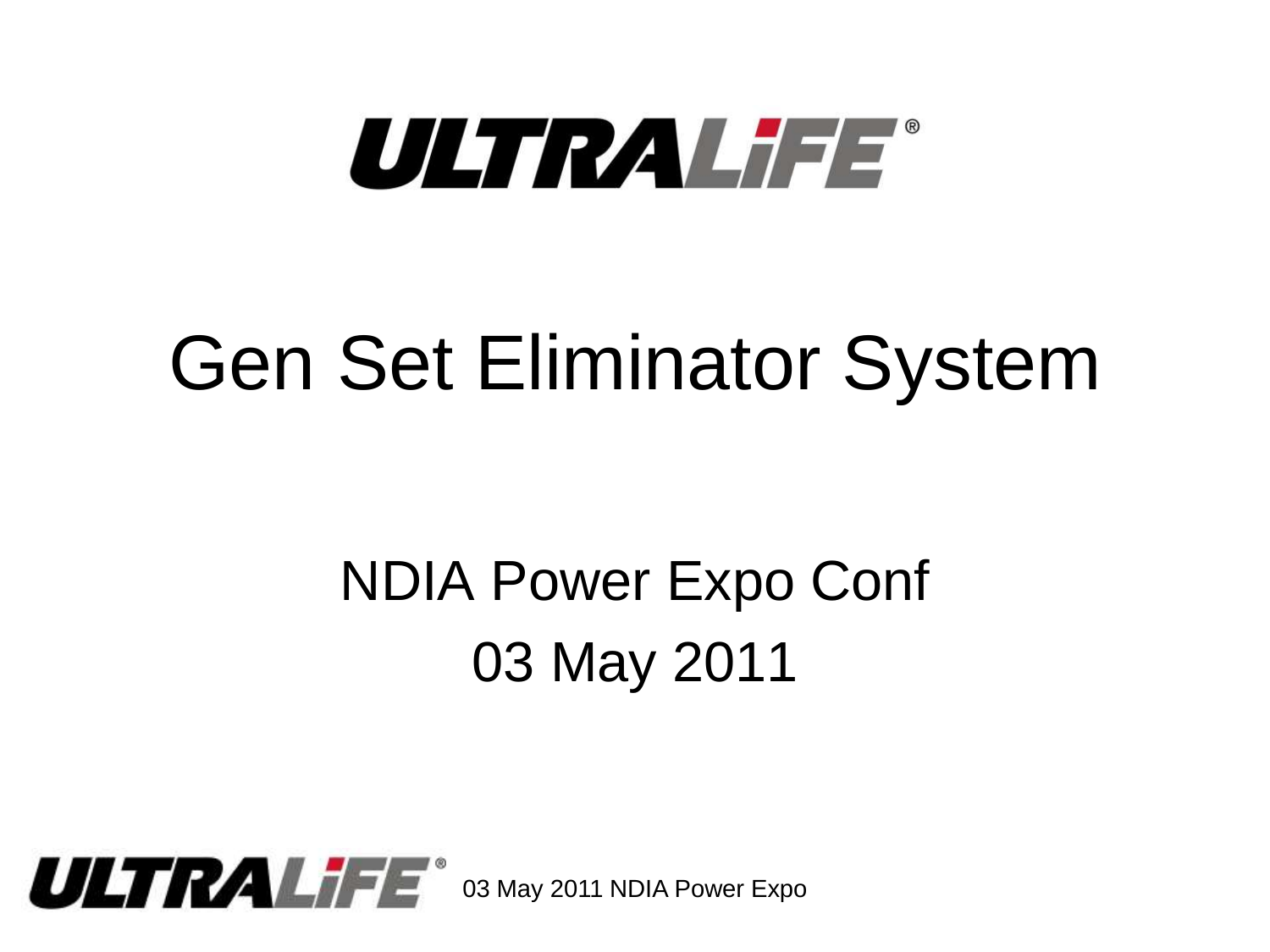## **Gen Set Eliminator Definition**

- Eliminates the need for a second (back-up) Generator Set
	- Optimizes the function of a single Gen Set
	- Takes advantage of energy storage
	- Allows for power to be available when the Gen Set is off
	- Optimizes energy extracted from fuel

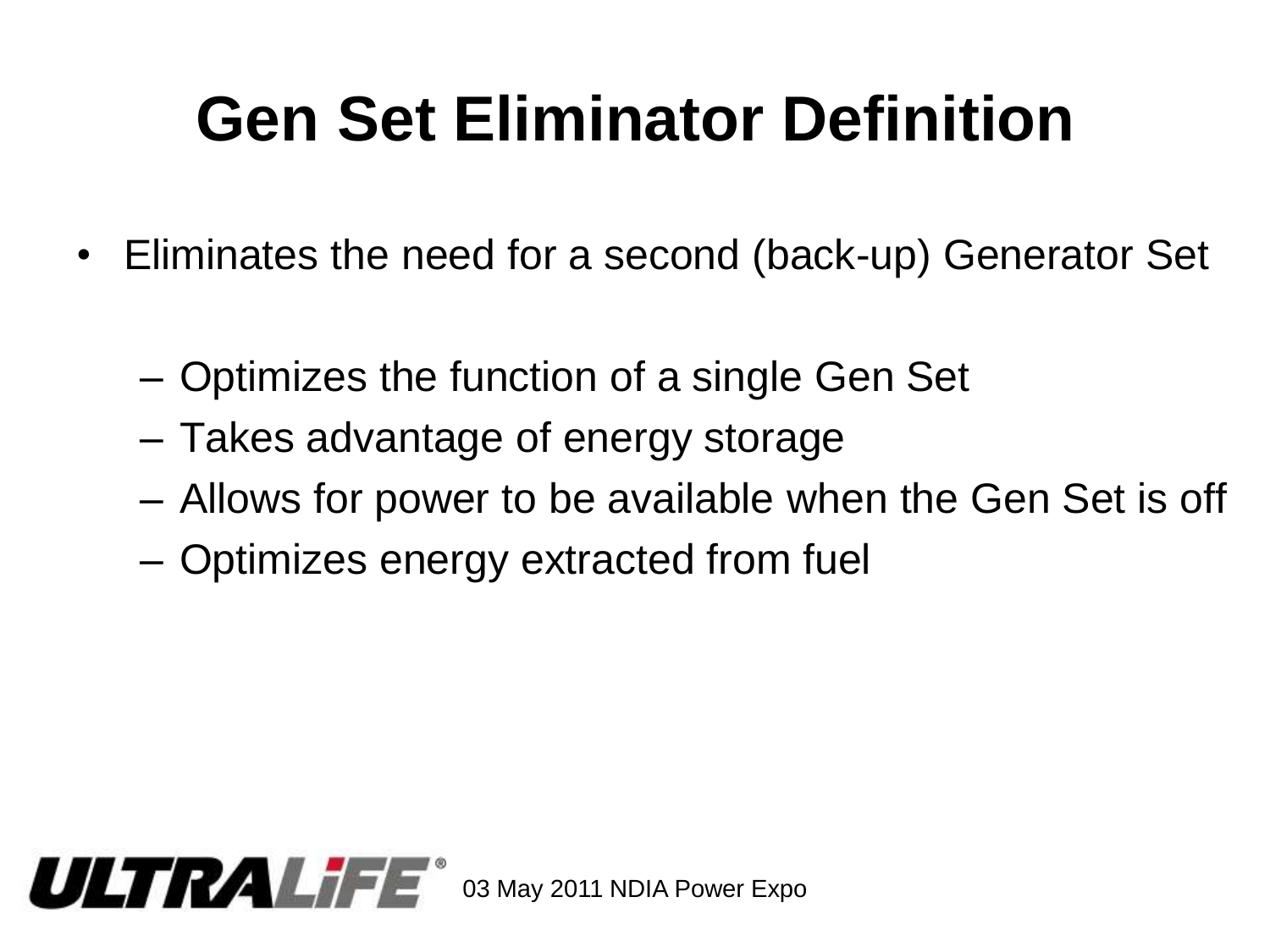# **Present System Configurations**

- Diesel gen-sets of various power levels
	- Present systems grown organically
	- Sized for peak power requirements but predominately run at low output
	- Low output means lowest efficiency
	- Always must be on
	- Works satisfactorily, but at high cost
	- Subject to high maintenance

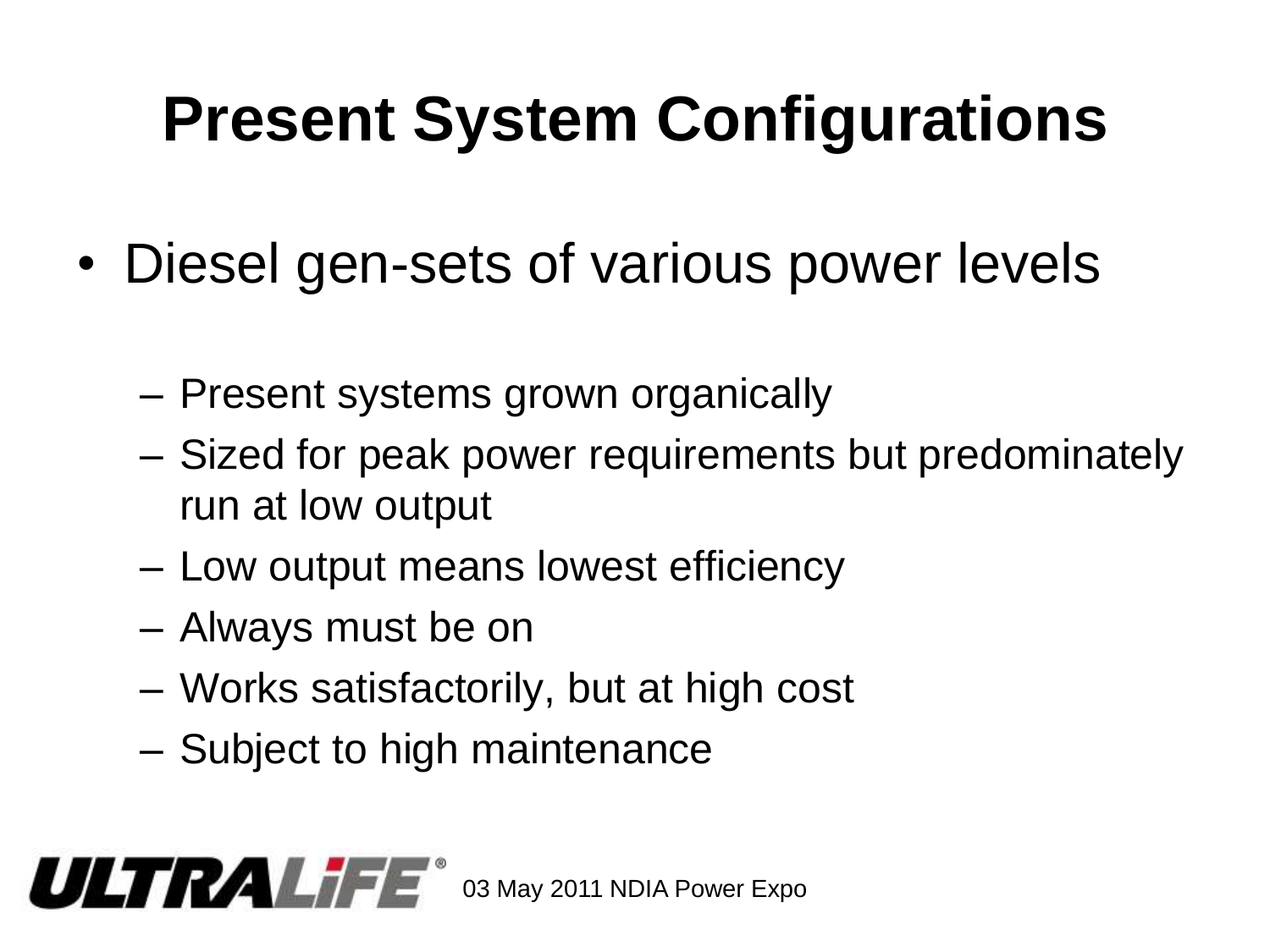# **Current System Problems**

- Cost of energy is too high
- Supplying energy risks personnel lives
- Delivered Diesel fuel costs
- Local Electricity unreliable / non-existent
- Power Outages
- Lack of power source integration
- Power quality variability

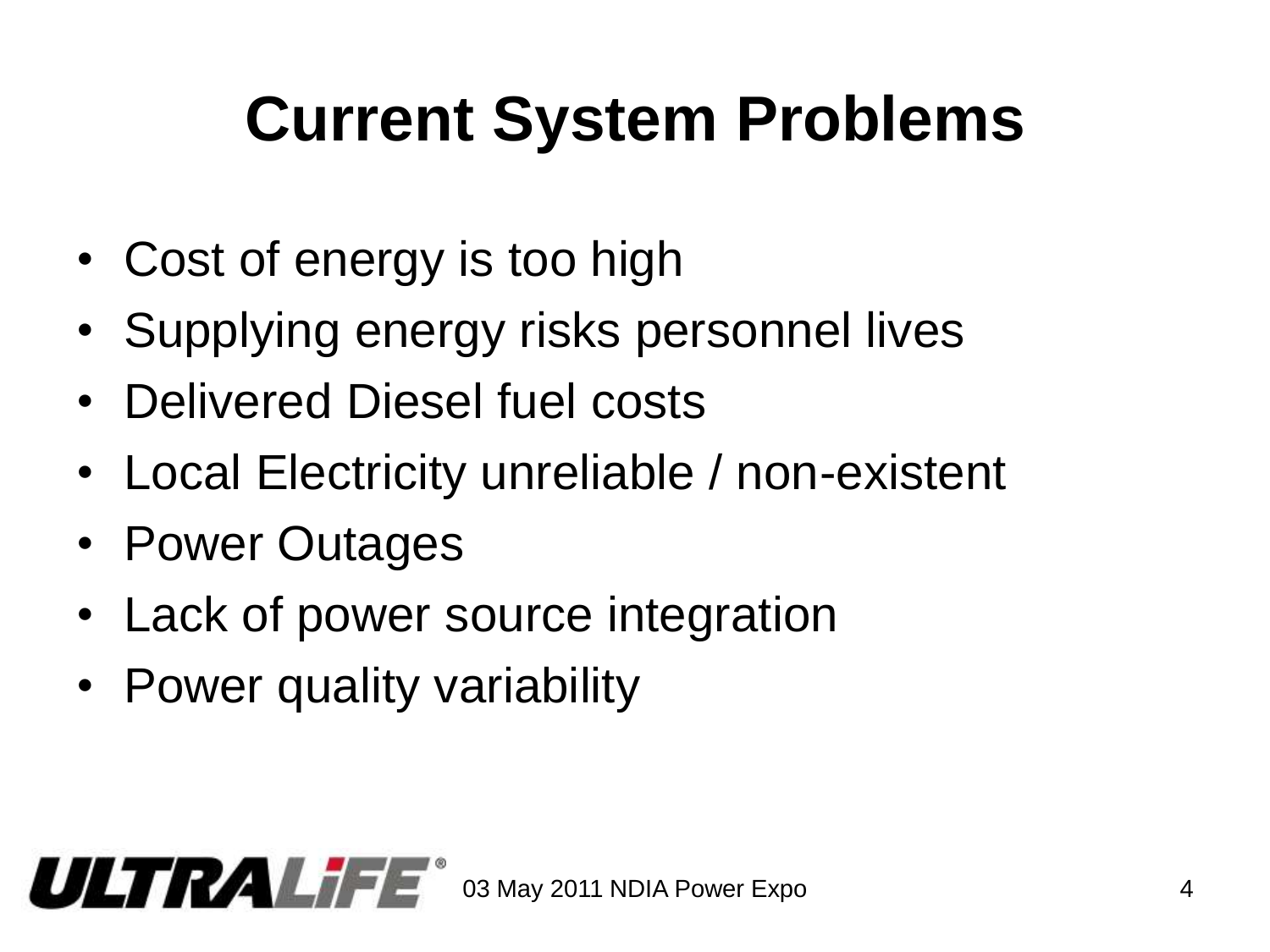## **Desired Solutions**

- Decouple Energy Generation from Use
- Reduce fuel consumption
- Utilize local and renewable sources
- Increase flexibility
- Reduce audible and thermal footprints
- Increase reliability
- Lighten load

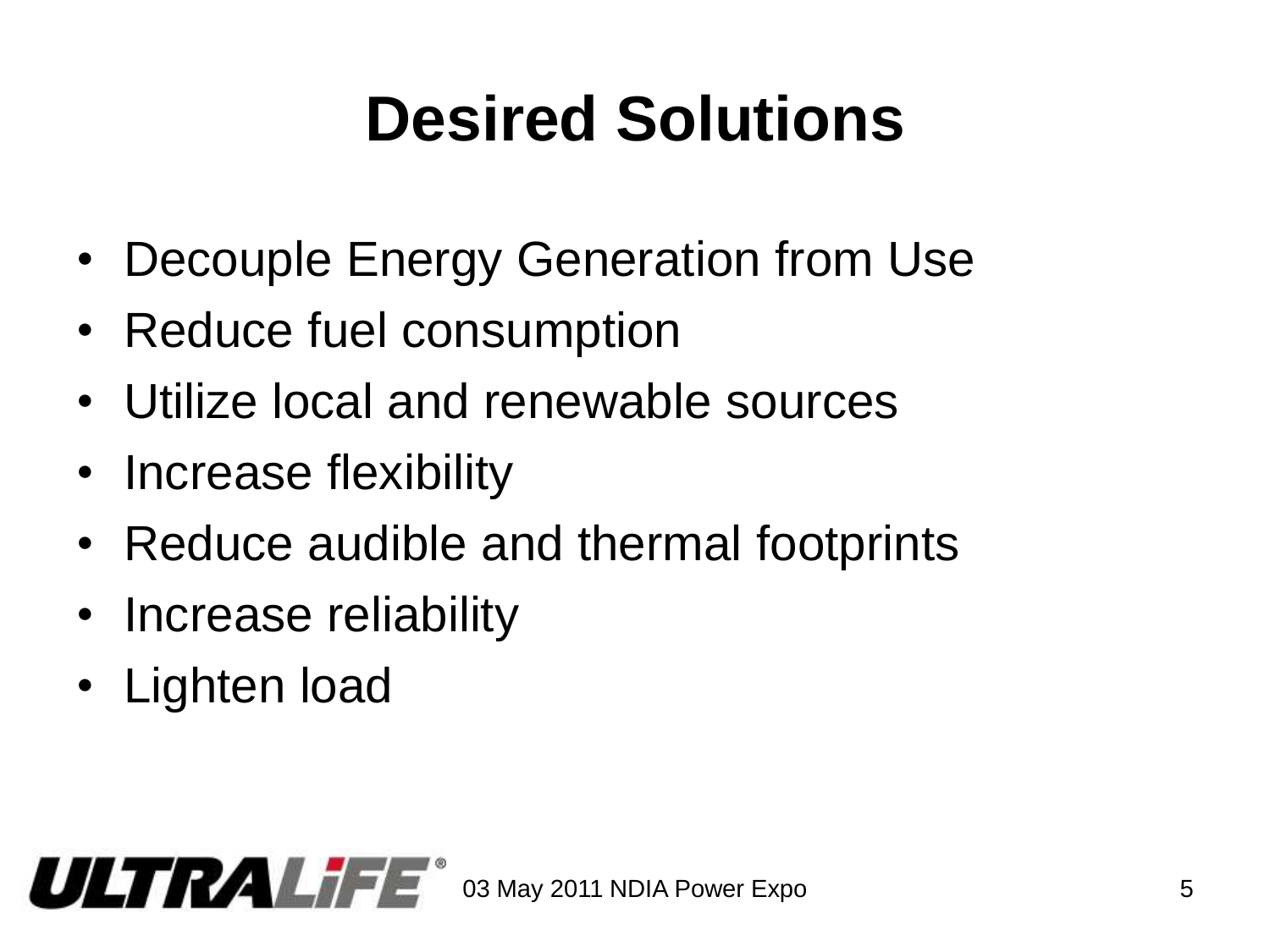# **Path Forward**

- Increase efficiency
- Optimize
- Incorporate best methods
- Energy optimization with Storage

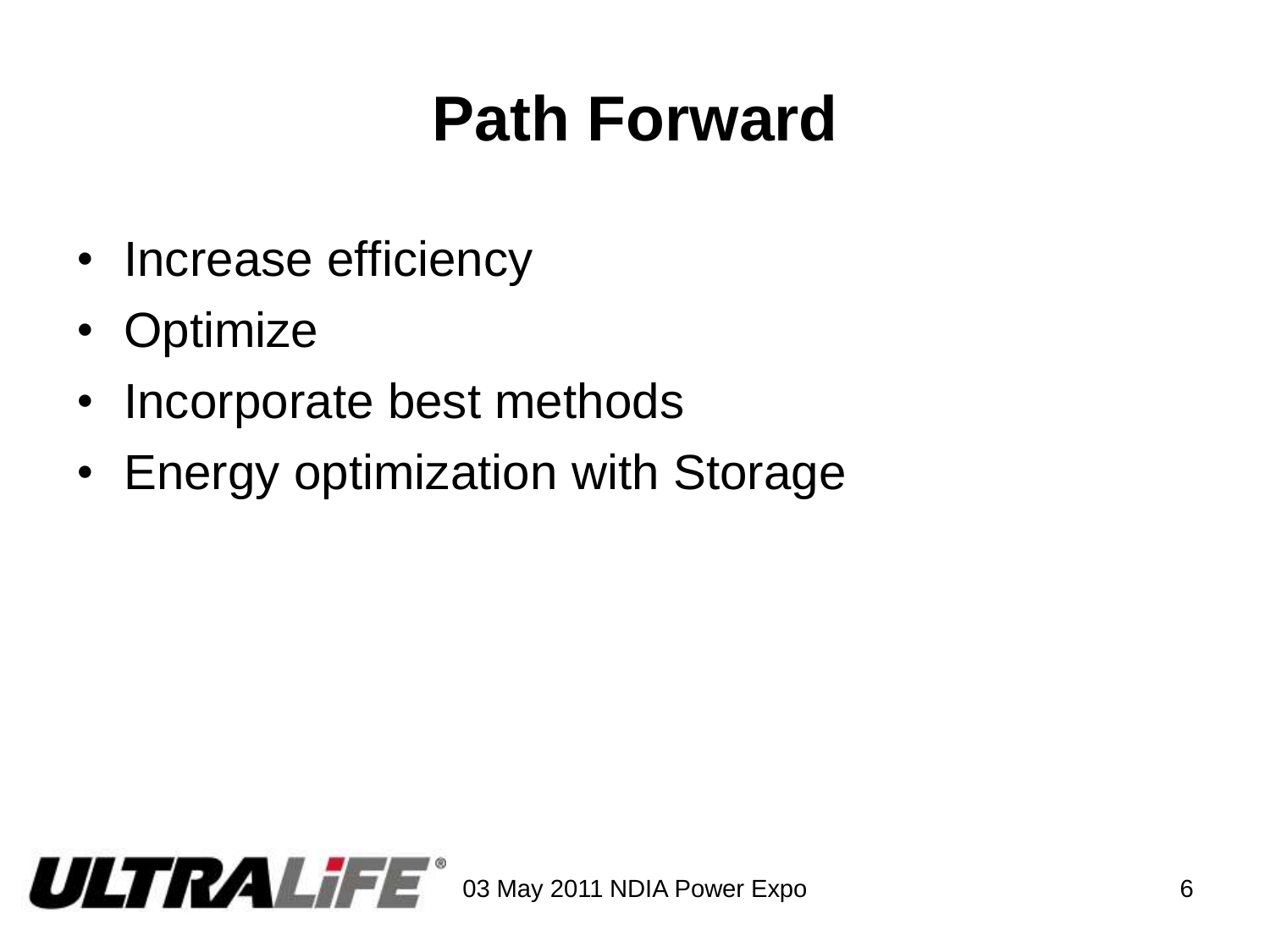# **Typical Diesel Gen-Set**



Diesel Gen-sets conversion rates of 25-33% are typical and are typically run at a low output and therefore their lowest efficiency, equates to highest fuel consumption per unit energy extracted

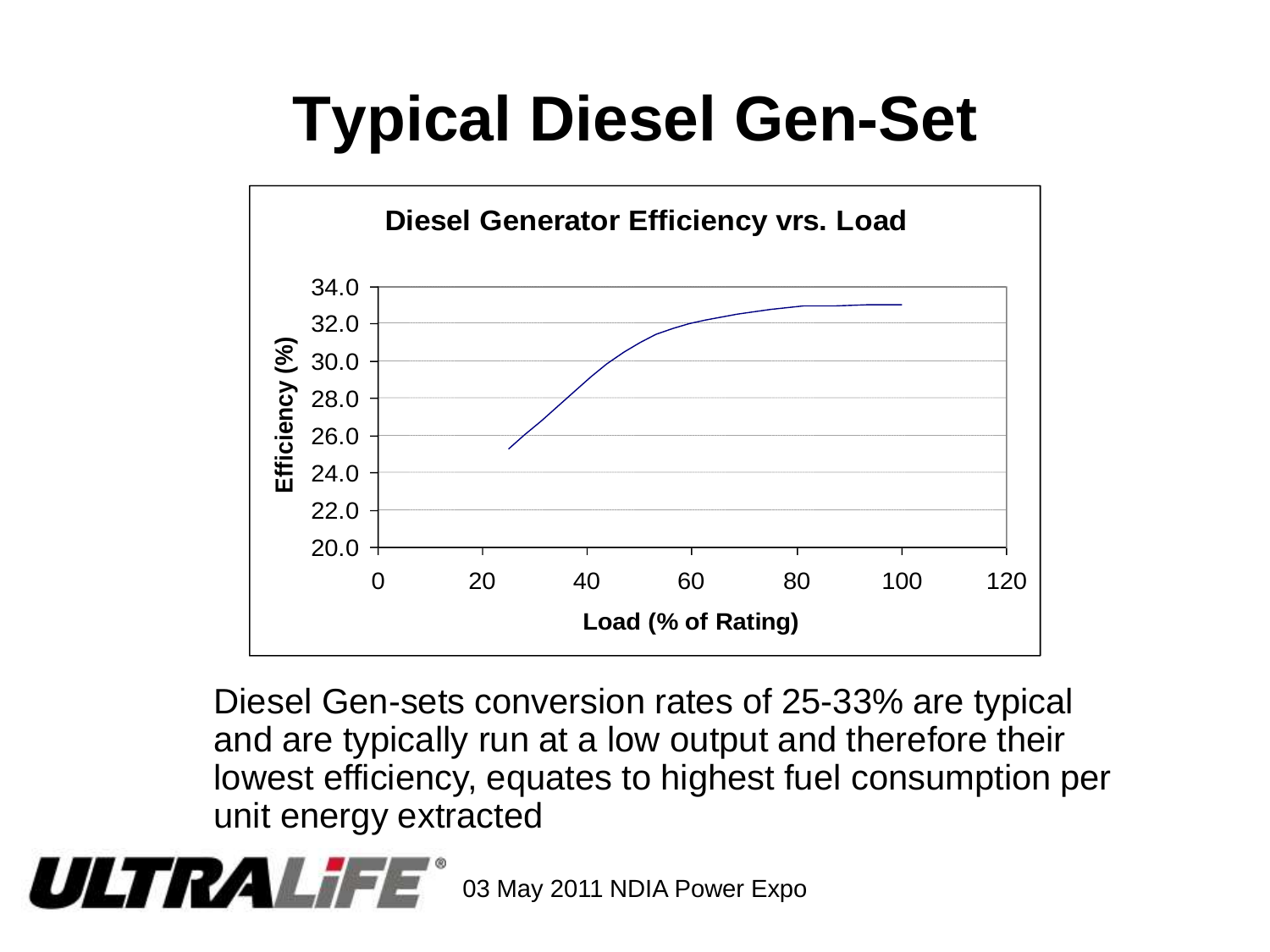## **Energy Storage Operating Scenario**

- Existing 1st Gen Set runs at higher efficiency
- Existing Gen Set runs when needed to meet load and to charge battery
- Existing Gen Set is shut off and the energy is drawn from the battery
- •Existing Gen Set is re-started and run as needed again to meet load / charge battery

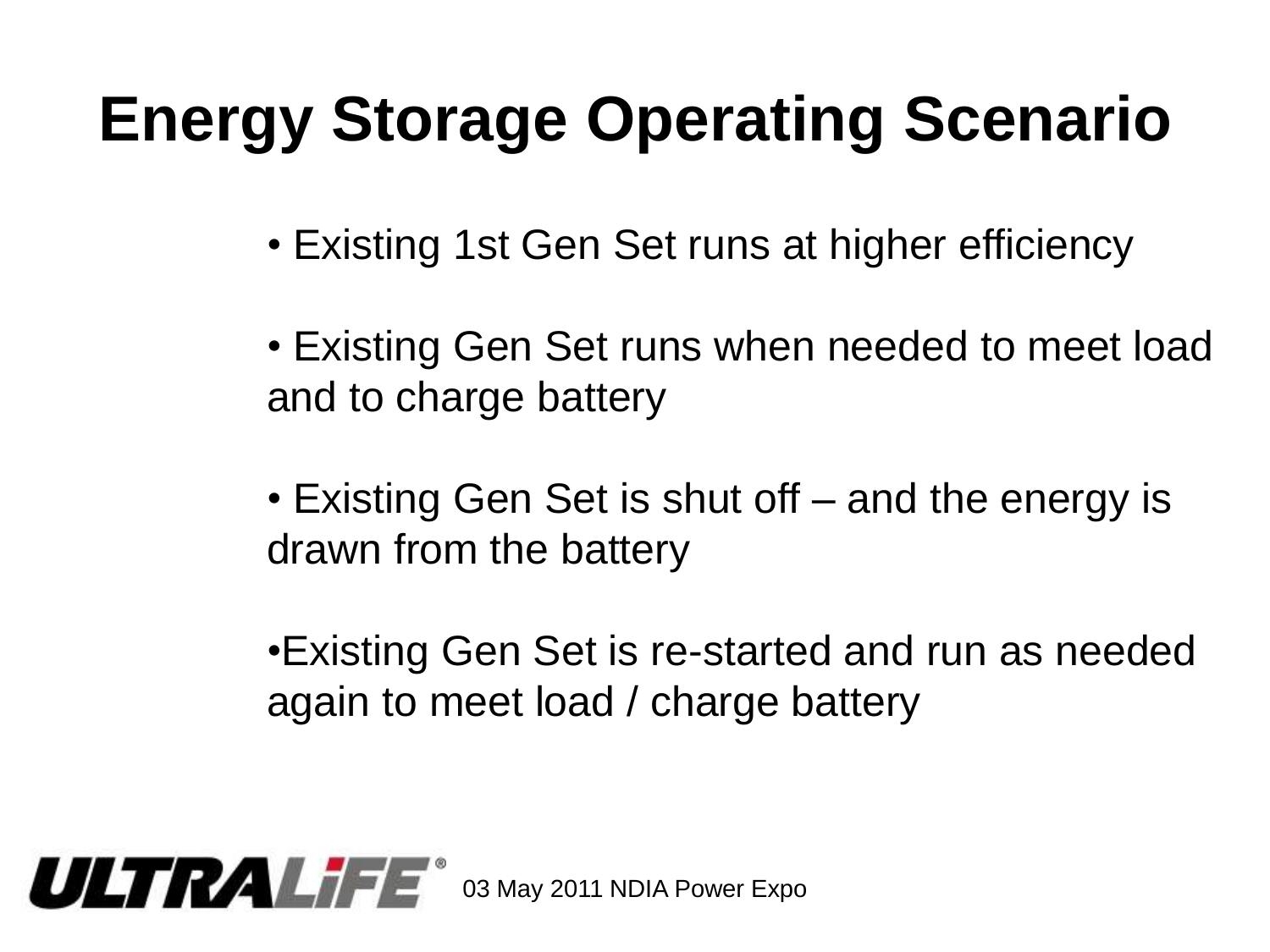# **Energy Storage Benefits**

- Reduces Cost
	- 20 33% less Fuel consumption
- Integrates multiple power sources
	- Local power
	- Solar / Wind / FC
	- Intelligently controls power
- Quality
	- Eliminates switching power loss
	- Improves power quality

#### $ULTRALI F E<sup>o</sup>$  03 May 2011 NDIA Power Expo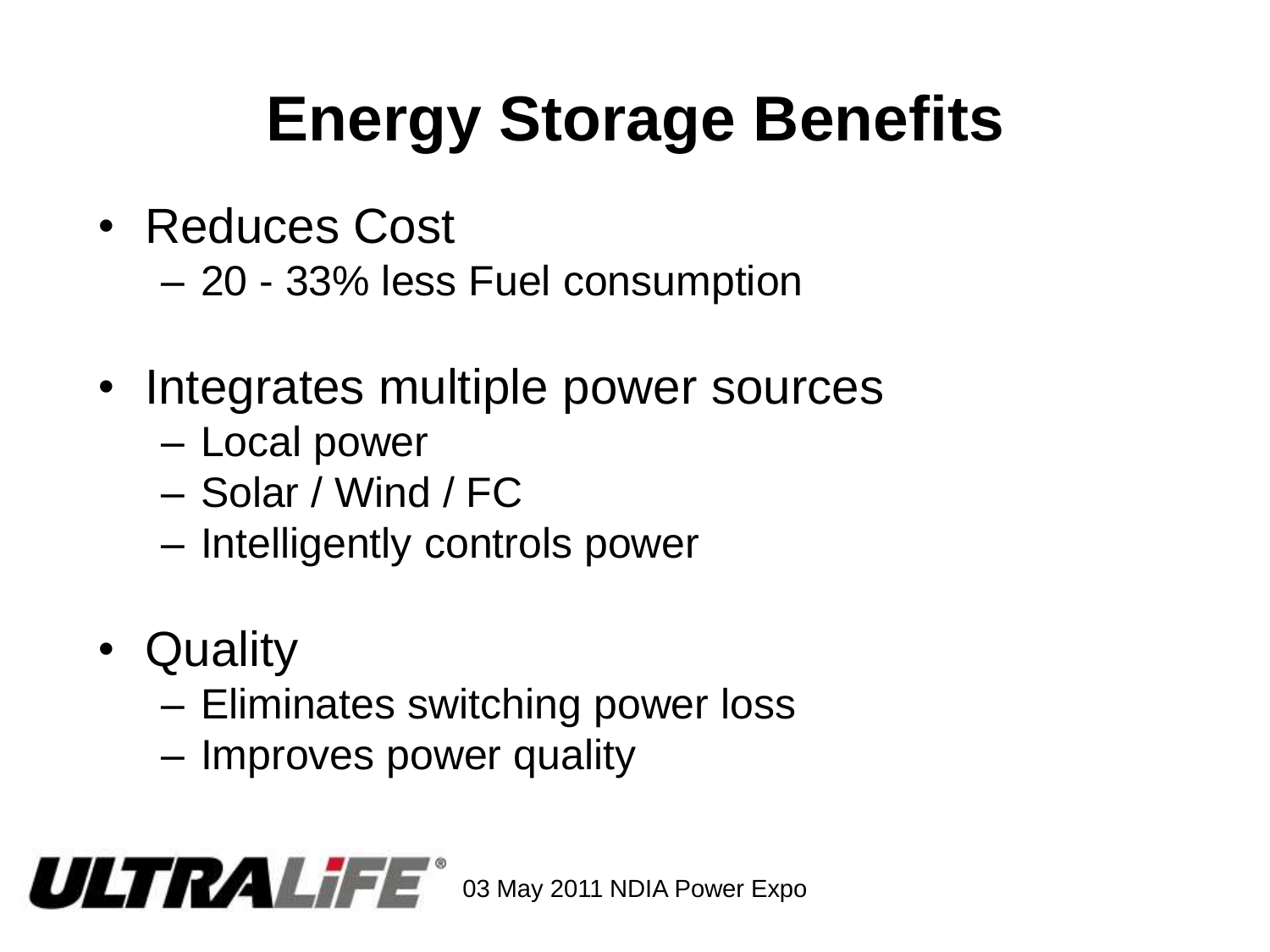## **Energy Optimization with Storage**

Towable "Gen Set Eliminator" Eliminates need for 2nd Gen Set





#### Existing Trailer and Gen Set Gen Set Eliminator System

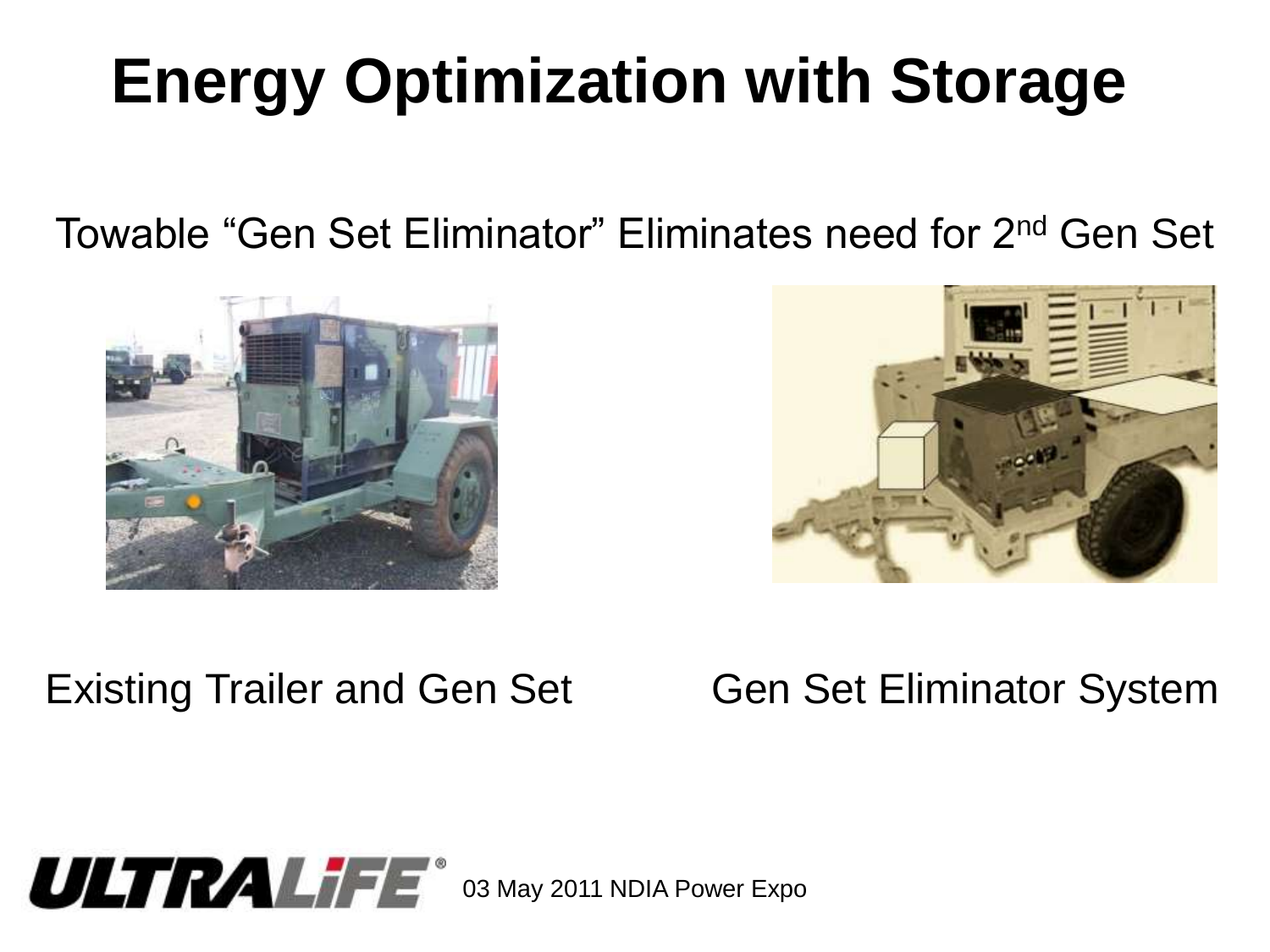# **Preliminary Specifications**

- Output Voltage (Typical) 208/120 VAC
- Master/Slave Capable **Yes**
- Time on Battery (At Average Power) 3+ Hours
- Maximum Input Power 150KW
- Maximum Gen-Set Bypass 500KW
- Input Voltage (Nominal) 208 VAC
- Input Frequency **47-63Hz**
- Temperature of Operations **CONFERGIAL CONTENT** -20 to +60C
- Fnyironmental Mil-Std 810F
- Onsite Communications **Integrated**
- Monitor/Control channels 80
- Expandable Yes
- Input/Output Efficiency (Double Conversion)  $>80\%$  Typical

Subject to Change

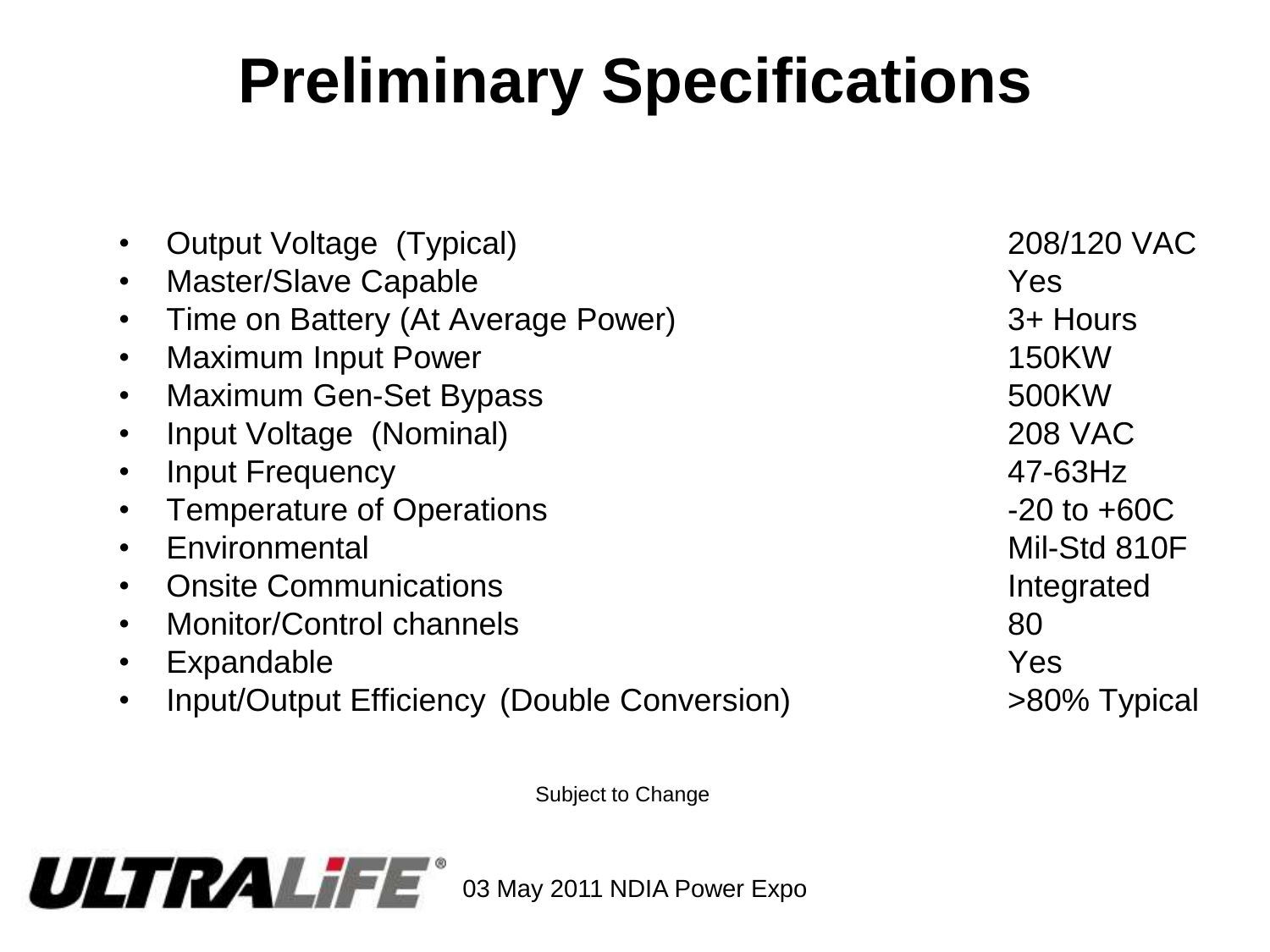# **Configuration Options**

- •Trailer mounted systems, with or without renewables
- •Skid mounted systems, for Independent Energy
	- •Solar Panels
	- •Invertor/Rectifier
	- •GenSet
	- •Batteries
	- •Battery development specific to application

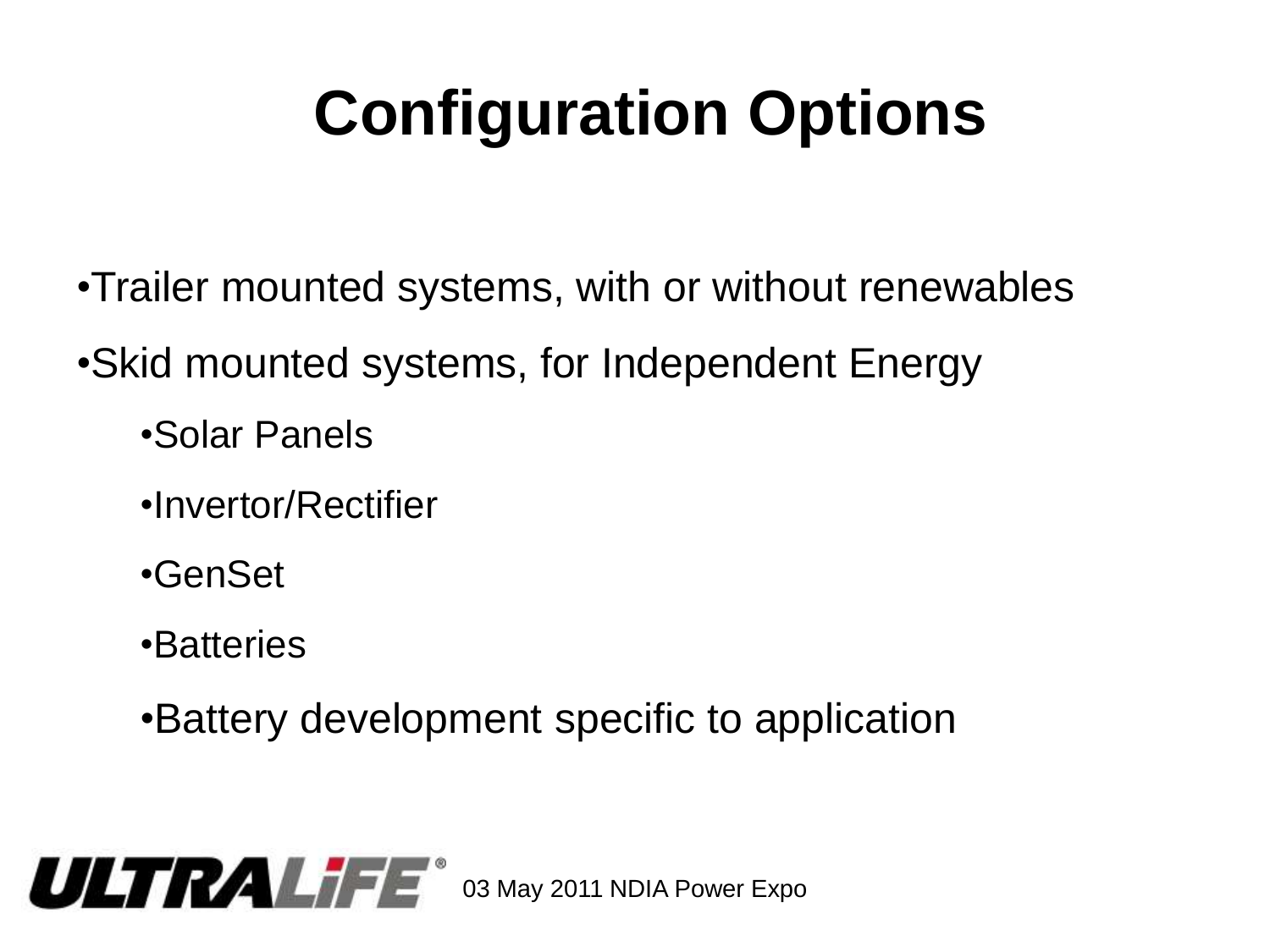### **Scalability of Energy Storage Systems**

Ruggedized Power Module shown with integrated Solar Panels and Wind Turbines



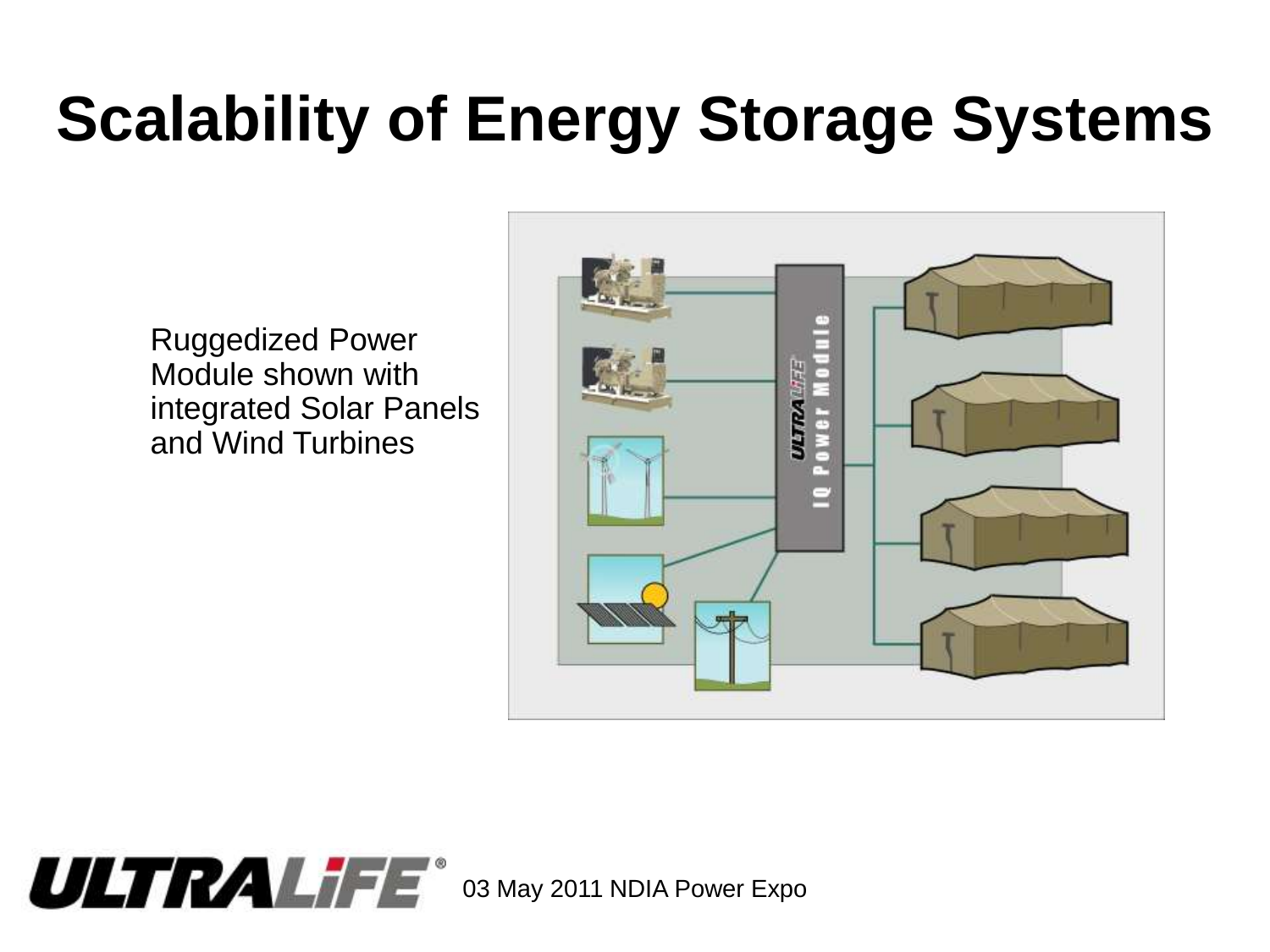#### **System Detail - Programmable**



#### **Software Monitoring**

Touch Screen Interface

| <b>Sources</b>   |                    | Loads                               |                               |             |             |               |                     |                            |  |
|------------------|--------------------|-------------------------------------|-------------------------------|-------------|-------------|---------------|---------------------|----------------------------|--|
| <b>Gen-Set A</b> | <b>WindC</b>       | $\overline{\mathbb{Z}}$<br>Critical | $\mathbf{\Omega}$<br>Critical | Critical 3  | Critical 4  | 5<br>Critical | $\circ$<br>Critical | $\overline{ }$<br>Critical |  |
| <b>Gen-Set B</b> | Solar B            |                                     |                               |             |             |               |                     |                            |  |
| <b>Local AC</b>  | <b>Fuel Cell A</b> |                                     |                               |             |             |               |                     |                            |  |
| Wind A           | <b>Fuel Cell B</b> | Primary 1                           | $\mathbf{\Omega}$<br>Primary  | Primary 3   | Primary 4   | Ю<br>Primary  | $\circ$<br>Primary  | $\mathbf{r}$<br>Primary    |  |
| Wind B           | <b>TBD</b>         |                                     |                               |             |             |               |                     |                            |  |
| Solar A          | <b>TBD</b>         |                                     |                               |             |             |               |                     |                            |  |
| Storage          |                    |                                     | $\mathbf{\Omega}$             |             |             | $\sigma$      | $\circ$             |                            |  |
| <b>SOC</b>       | <b>TAPL</b>        | Secondary 1                         | Secondary                     | Secondary 3 | Secondary 4 | Secondary     | Secondary           | Secondary 7                |  |
| <b>Temps</b>     | Charge             |                                     |                               |             |             |               |                     |                            |  |

Medical Tent Guard Lighting Comms Tent Mess Tent A/C Tents 1-5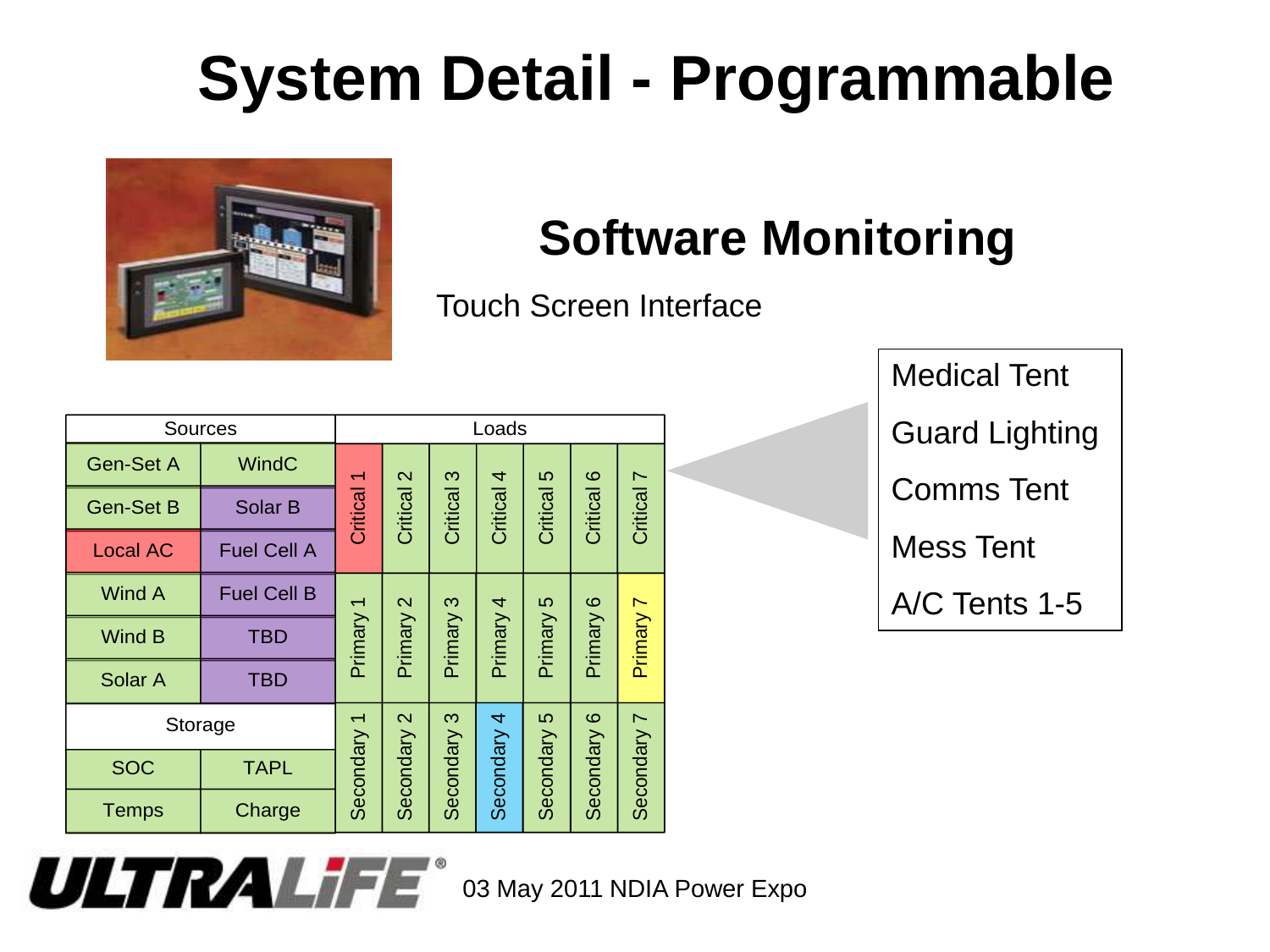#### **Schematic Details**

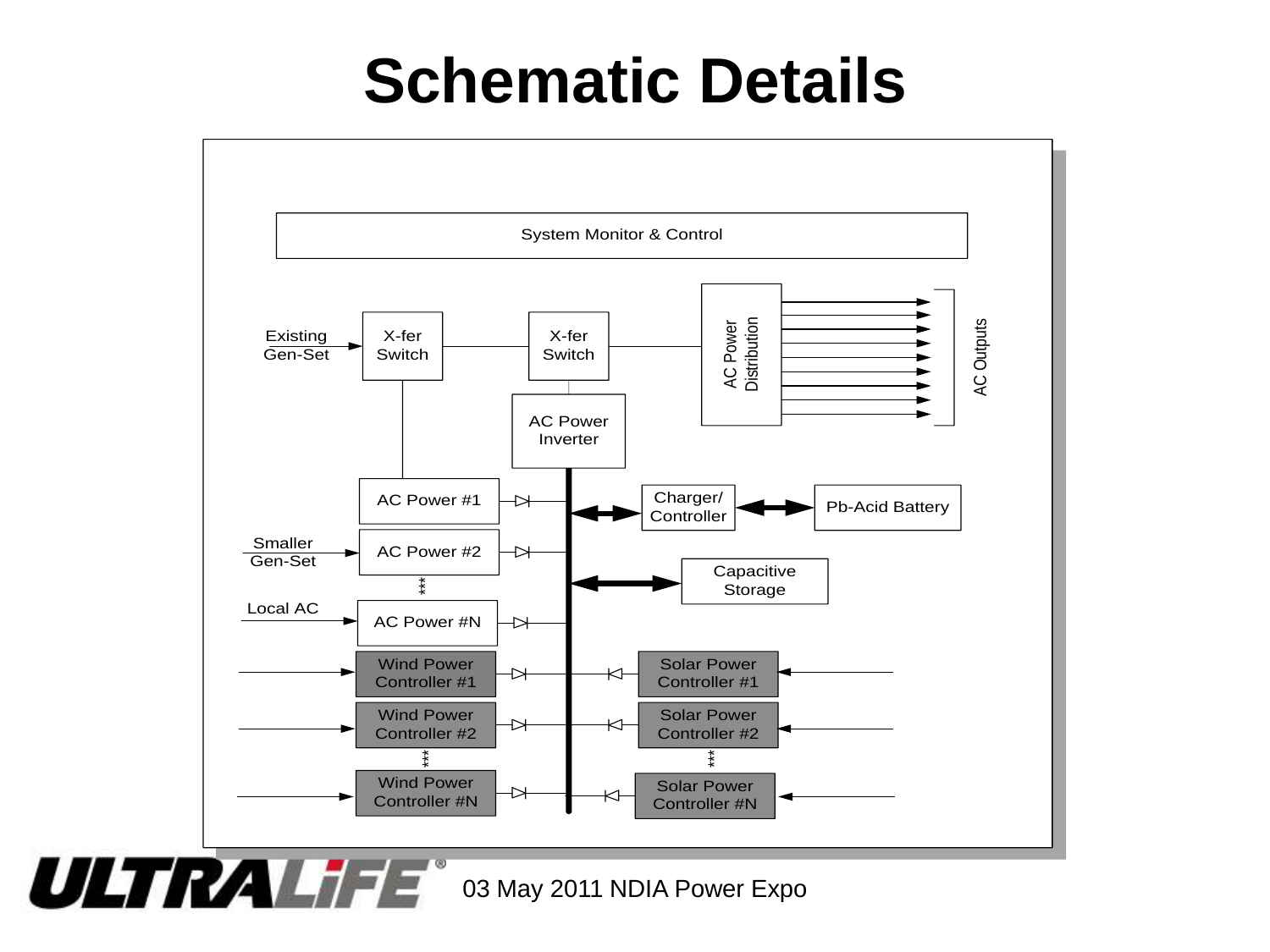#### **Batteries Type used for Storage**



#### Standard Li-Ion Cobalt Oxide Cylindrical 18650 cell before closing

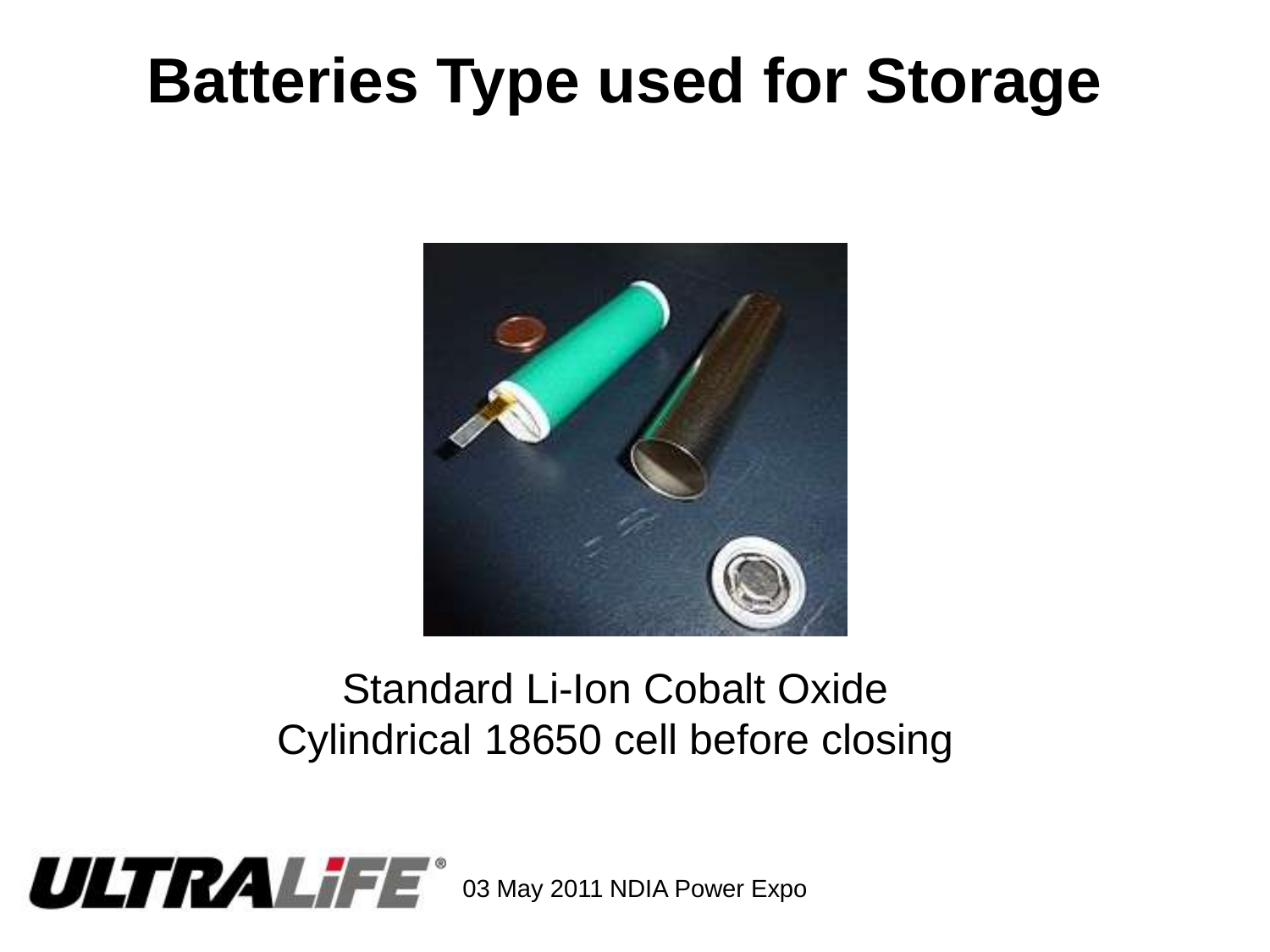# **Li-Ion Battery – Building Blocks**

Design Basic Cell String (10P)



Based on readily available **mass produced** Li-ion Cobalt Technology

#### Basic Brick 7S 10P



**BRICK= (70 Cells)**

Shown With Integrated Monitoring and Control Circuitry Designed and Assembled by Ultralife

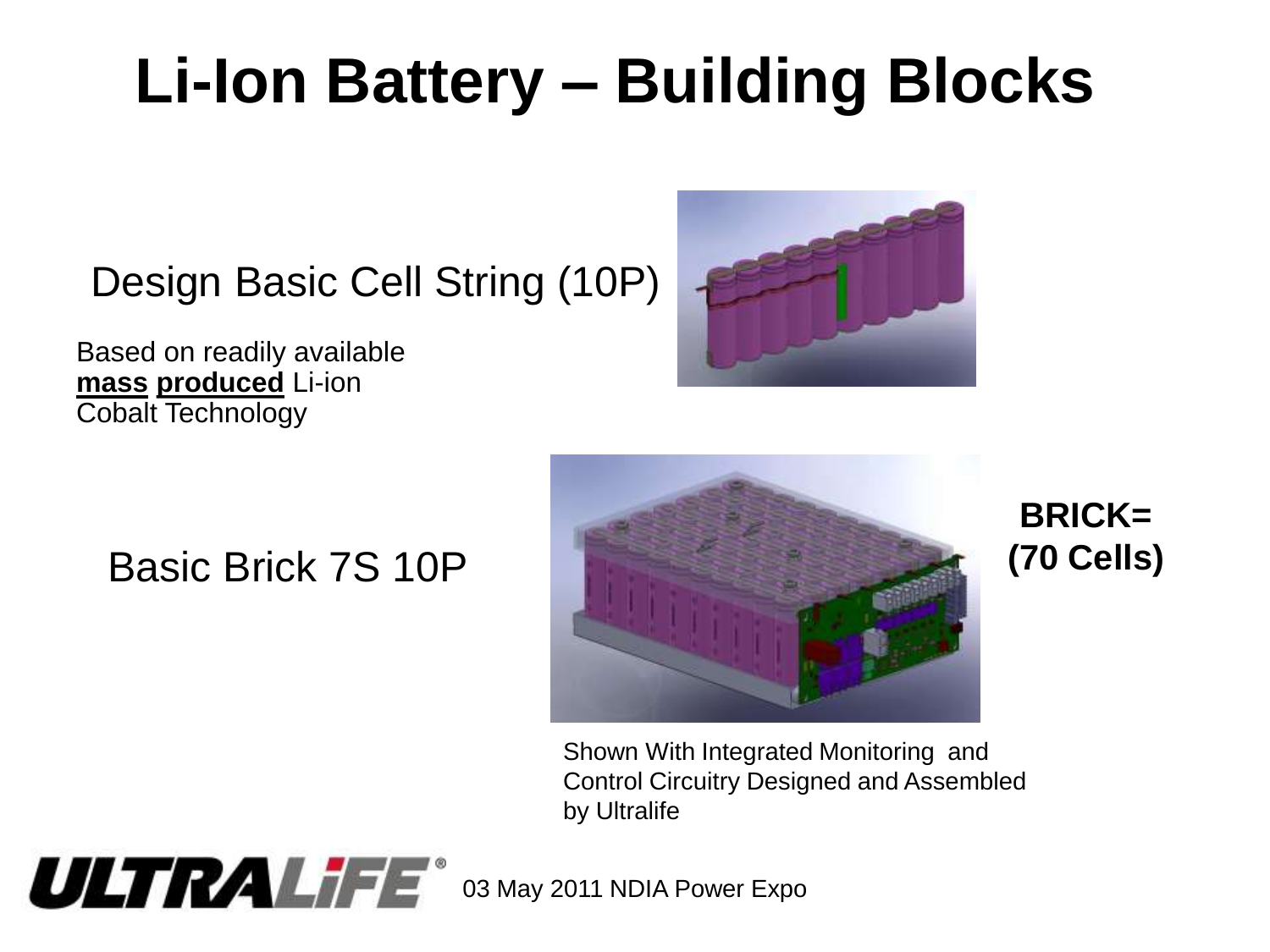#### **Testing and Qualification**



Circuit Board Design



Cell Arrays (9S4P 26650 )





Full Diagnostic and

Qualification Capability

 $ULTRALIFE^*$  03 May 2011 NDIA Power Expo

Custom Enclosures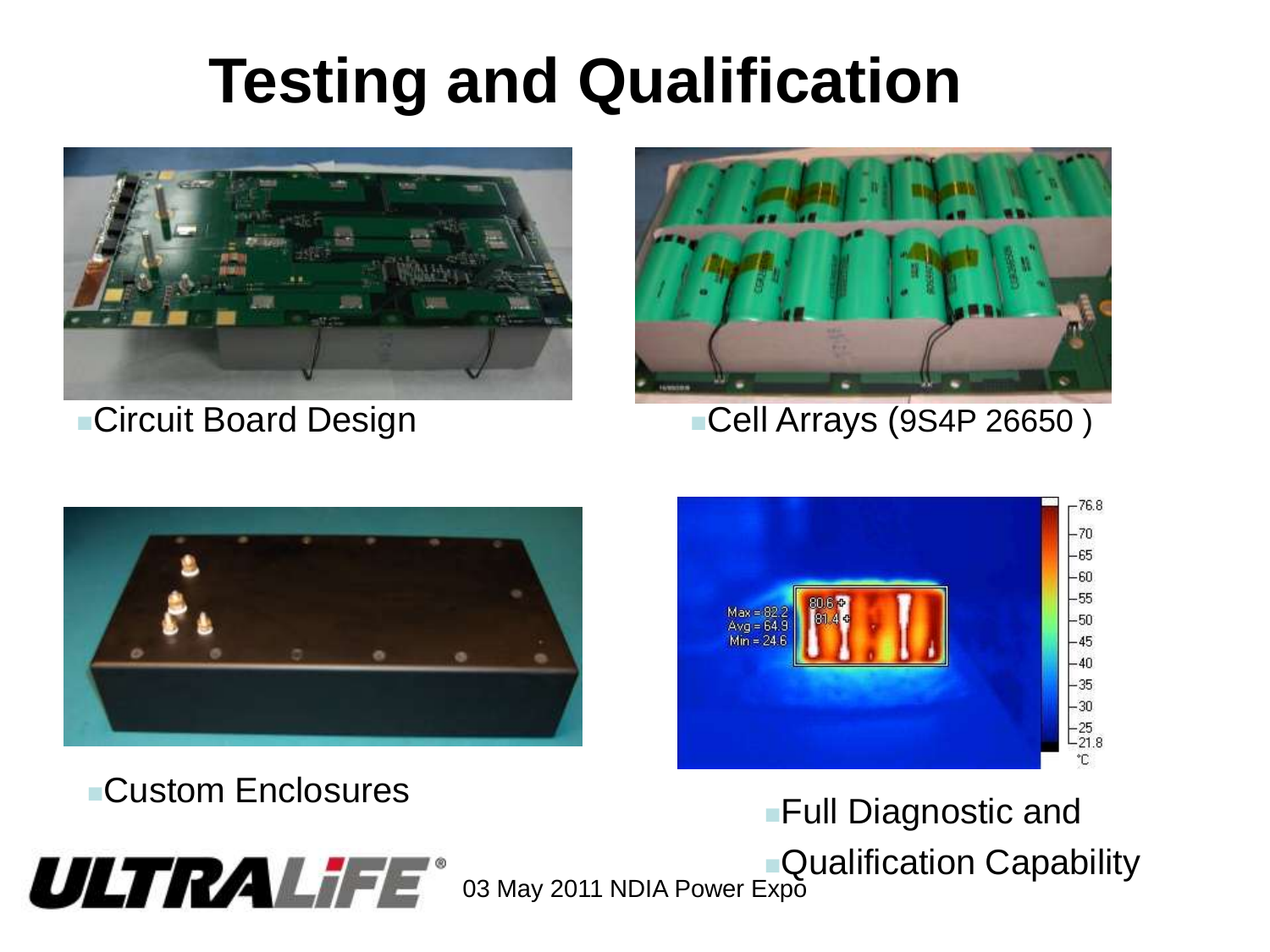### **Battery Configuration Options**

**Ultralife 36 volt, 30Amp, 24Ahr, 860 Whr** Cells: Panasonic, 18650, 2.4Ah Pack: 10S10P packs





**Ultralife** BB-2590 Li-Ion Battery 200 W-hrs

 $ULTRALI F<sup>o</sup>$  03 May 2011 NDIA Power Expo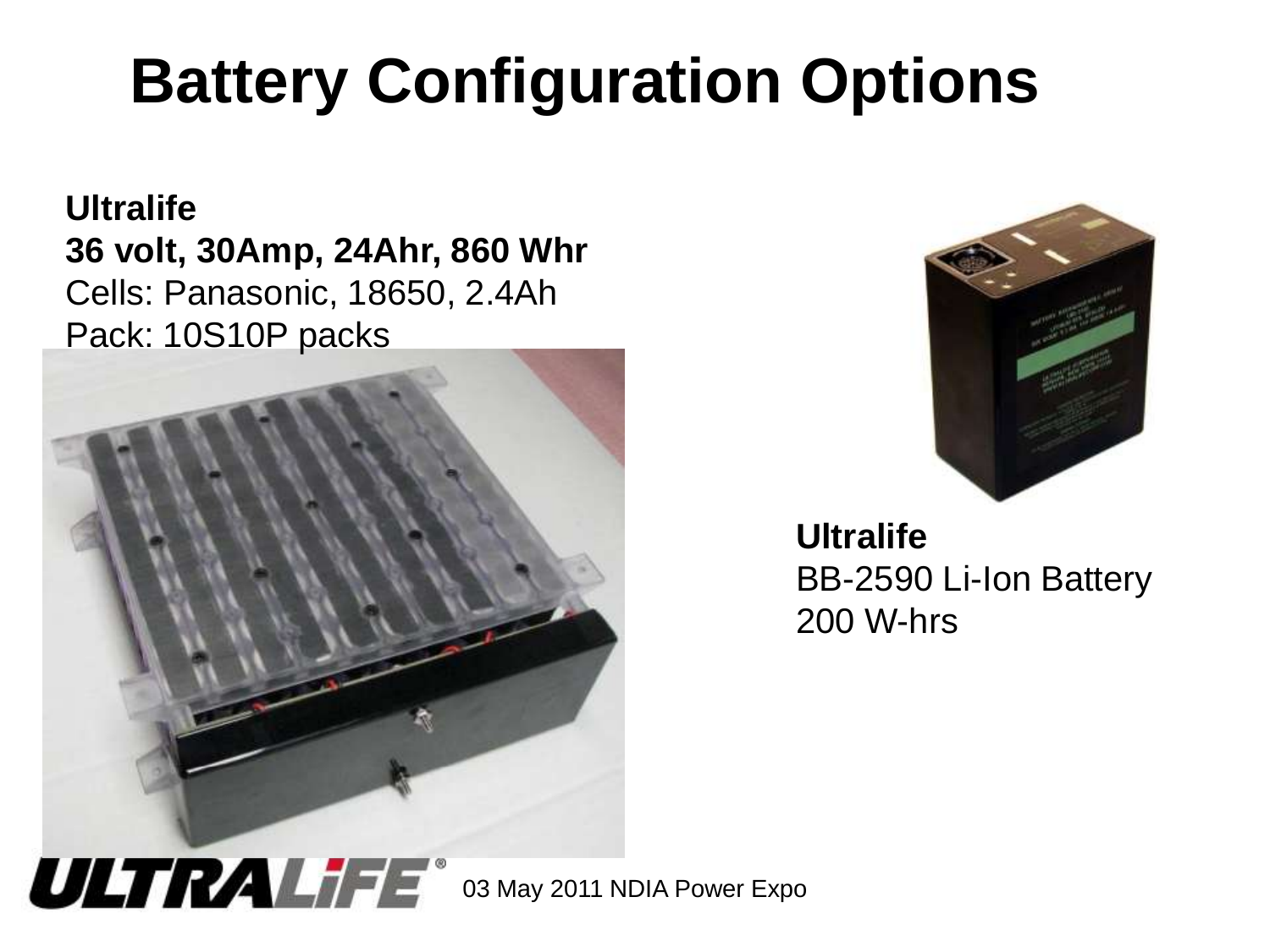# **Energy Storage Advantages**

- Power monitoring & control
	- Power generation management
		- Reduce diesel on time through energy storage
		- (Run diesel at higher efficiency for short time then shut off)
		- Select / Use / Store Renewable Energy Sources
	- Consumption management
		- Selectively shut down various users
- Power system monitored and managed
- Existing system remains available
- High power quality
- Reduced power outages
- Alternative energy source integrated
- Consolidated alternative energy sources
	- Standardized system configuration
	- Supply Power with no Noise
- Double conversion for power quality
- Battery backup eliminates power loss

#### $\overline{ULT}$  $\overline{R}/\overline{A}$  $\overline{L}$  $\overline{T}$  $\overline{E}^*$  03 May 2011 NDIA Power Expo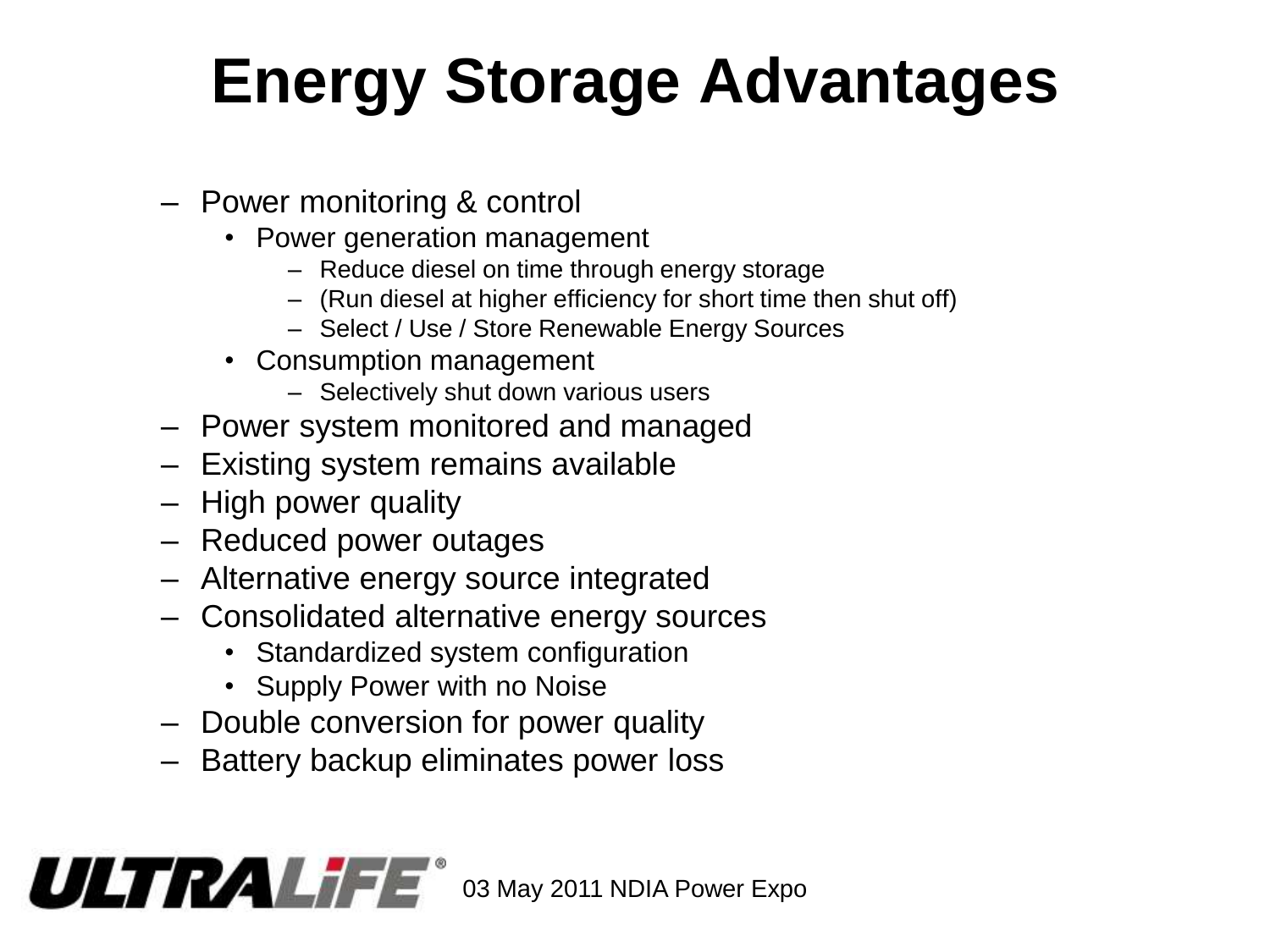#### **Reduces Operating Expense with Better Power**

- Reduction in Diesel Fuel consumption of 25-33% over a standard Diesel Gen-Set operated independently
- Fewer power interruptions Built in UPS.
- Reduced Thermal and Acoustic Footprint.
- Silent operations with Electrical power intact.
- Reduced Operating Hours on Diesel Gen-Sets in use.
- Reduced Diesel Engine Piling due to more optimal loading.
- Improved system response to short term surge requirements.
- Scalable as required.

**ULTRALIFE** 03 May 2011 NDIA Power Expo